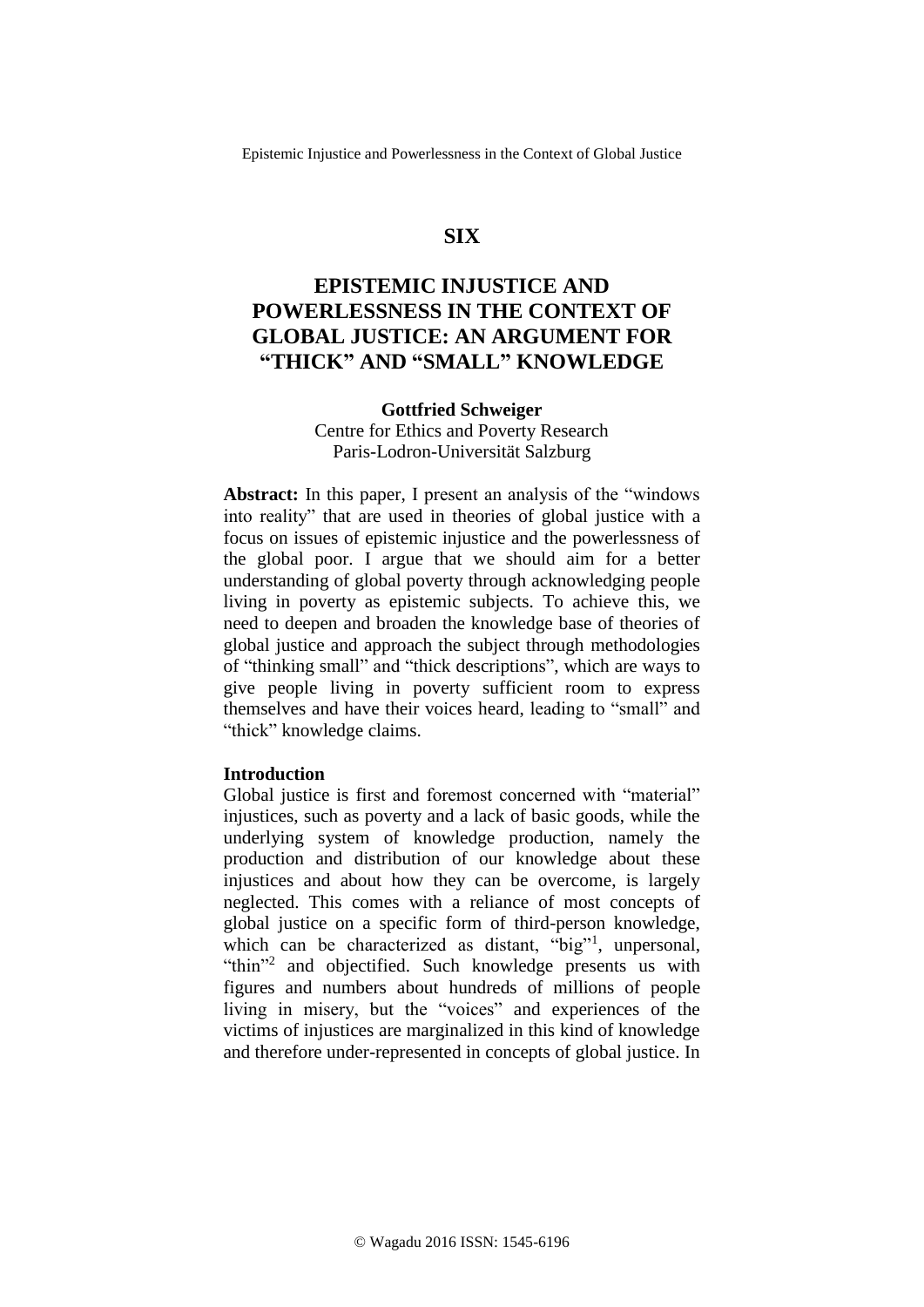order to overcome this shortcoming, I argue for a greater concern with "thick" and "small" third-person knowledge, which necessitates work with first-person testimonials, narratives and life stories. It is not a question of either/or, but a balance between different kinds of knowledge bases. "Windows into reality" are needed, otherwise many injustices will simply go unnoticed, unheard and will ultimately not be criticized, constituting an epistemic injustice.

My paper is structured in four sections: Every concept of global justice needs a "window into reality" to know what injustices to criticize and how to overcome them. In the first section, I argue that concepts of global justice rely mainly on "big" and "thin" third-person knowledge about global injustices, and I explain why this increases the risk of neglecting certain forms of injustices. In the second section, I turn to epistemic injustices that are embedded within global injustices resulting in poverty and exclusion as well as in the production of knowledge about these injustices. Concepts of global justice that rely on "big" and "thin" third-person knowledge are often not concerned with the production of this kind of knowledge and the ways epistemic injustices are present in it. Besides being the victims of harsh injustices, the global poor are also trapped in a state of epistemic powerlessness. In the following third section, I propose the concepts of "thick" and "mall" third-person knowledge to empower the victims of (epistemic) injustices by giving them the opportunity to tell their stories and their experiences. Thus, people acquiring this kind of knowledge should be able to gain deep insights into such injustices and into the ways they affect the victims and their lives. In the fourth and final section I argue for a balance between different types of "windows into reality" and connect this matter to issues of empowerment and recognition.

#### **Theories of Global Justice and "Windows into Reality"**

Theories of global justice often start with the observation that our contemporary world is radically unjust, and they try to come-up with answers that can help us to remove these injustices. Furthermore, most theories of global justice acknowledge that they rely on empirical findings they cannot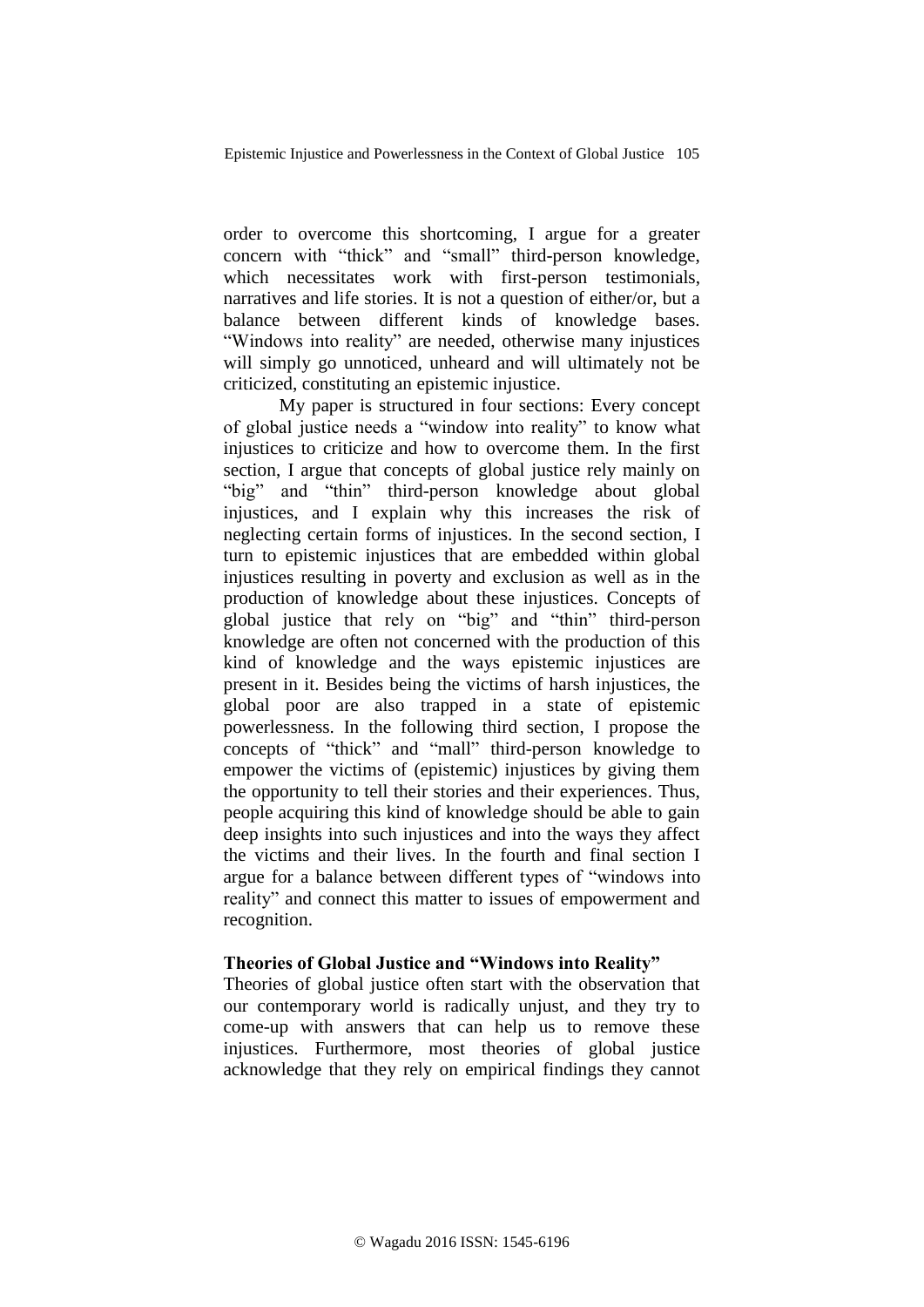produce themselves, including data about the state of the world's poor, the conditions they live in, the institutional arrangements on the national and global level that produce, reproduce or reduce poverty as well as the political and legal systems that shape these arrangements. According to many theorists, global justice, if it wants to be considered as a venture that is as feasible as it is reasonable, has to take these non-ideal circumstances and the limits they pose into account, not only for the realization of global justice but also with regard to its conceptualization. This point is made strongly by the so-called non-ideal camp, whose proponents argue that we need to know a lot about the world to apply and to design theories of justice – opposed to the so-called ideal camp, whose proponents argue that we should refrain from as much empirical influence as possible when we design theories of justice (Valentini, 2012). One of the reasons for opting for a non-ideal approach is the intention of most theorists of global justice to propose so-called real-life answers instead of theoretical daydreams. I would like to call this the necessity to have a "window into reality" that connects the philosophical work with the real world it aims to analyze, enabling theorists to criticize and to make proposals on how it could become better and more just. These windows are certain types of knowledge. Only rarely have theorists of global justice systematically reflected on the grounds and the ways in which they use such "windows into reality" or on the kind of knowledge they put to work in their theories. Let us distinguish three types of knowledge, following a similar analysis conducted by Clemens Sedmak (2013): third-person, secondperson and first-person knowledge.

Scientific studies are the most prominent example of third-person knowledge. This kind of knowledge is distant, which means that there is not necessarily a connection between the producers of such knowledge and those who use it in their theories of global justice. It appears to be objective, because it is produced according to shared rules; accordingly, it is presumed to be trustworthy and reliable. We can distinguish two types of such scientific knowledge along the distinction between qualitative and quantitative empirical research. Most empirical findings at the heart of theories of global justice are quantitative: they are "big" in the sense that they cover millions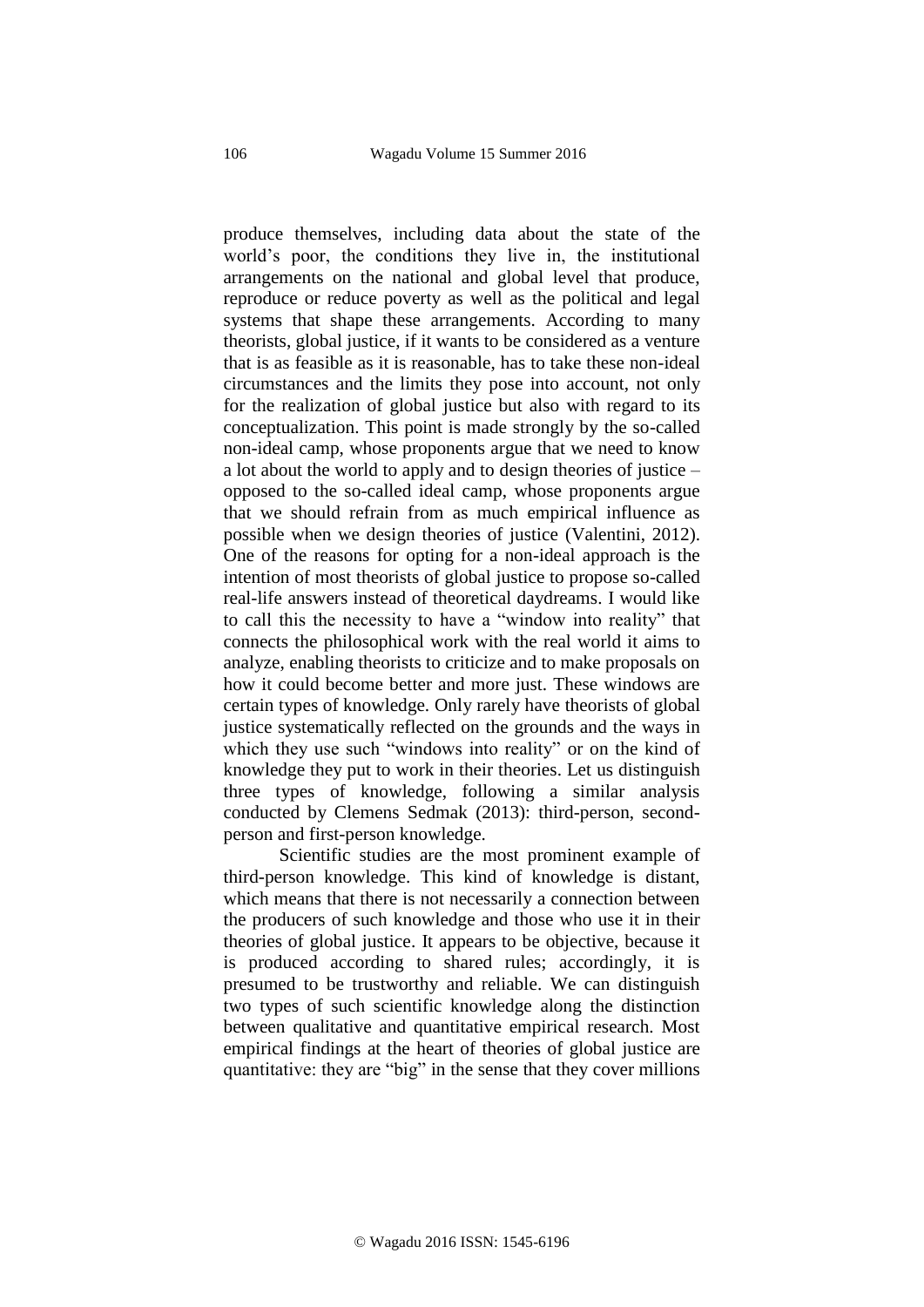or billions of people, different countries, genders, age groups etc. Their scope also increases the distance in the sense of the old saying that one death is a tragedy, one millions deaths are a statistic. Qualitative findings are "smaller" and cannot be generalized – some say they are less reliable – because they cover less ground and because they are closer to the real life of those who are covered in the research. They are not as often found in theories of global justice, because the latter have a tendency to think big.

Second-person knowledge is the kind of knowledge we obtain when other people tell us something they have experienced.<sup>3</sup> For example: If I work in a shelter or refugee home in an affluent society, I have the opportunity to hear a wide range of stories from people who were compelled to flee from their homes. In some sense, such knowledge is perceived as much less reliable for its use in theories of global justice when compared to third-person knowledge. On the one hand, second-person knowledge does not cover as much ground as the big knowledge of quantitative studies by the World Bank or other sources, even though the story I am told might be tragic and I might believe in its truth. On the other hand, I have no way of knowing if it is more than a single or local incident. The reliability is furthermore shattered because second-person knowledge is neither considered as scientific, nor does it not come with the label of objectivity. People can and also have the right to tell their own perspective, however, in the context of theories of global justice such stories usually need to be backed-up by scientific procedures of data gathering and analysis. Nonetheless, such stories are sometimes found in the literature on global justice, because they put flesh on the dry bones of quantitative data. However, their function is often limited to exemplifications.

The third type is first-person knowledge. It is the knowledge we obtain from our own lived experiences. They might be poor themselves, exploited or otherwise harmed by global injustices – even though most theorists of justice I know are well-off academics. Others used to be poor during their childhood, were later able to escape poverty but still have vivid experiences and memories that they can use to connect their theory of global justice to the real world. Global justice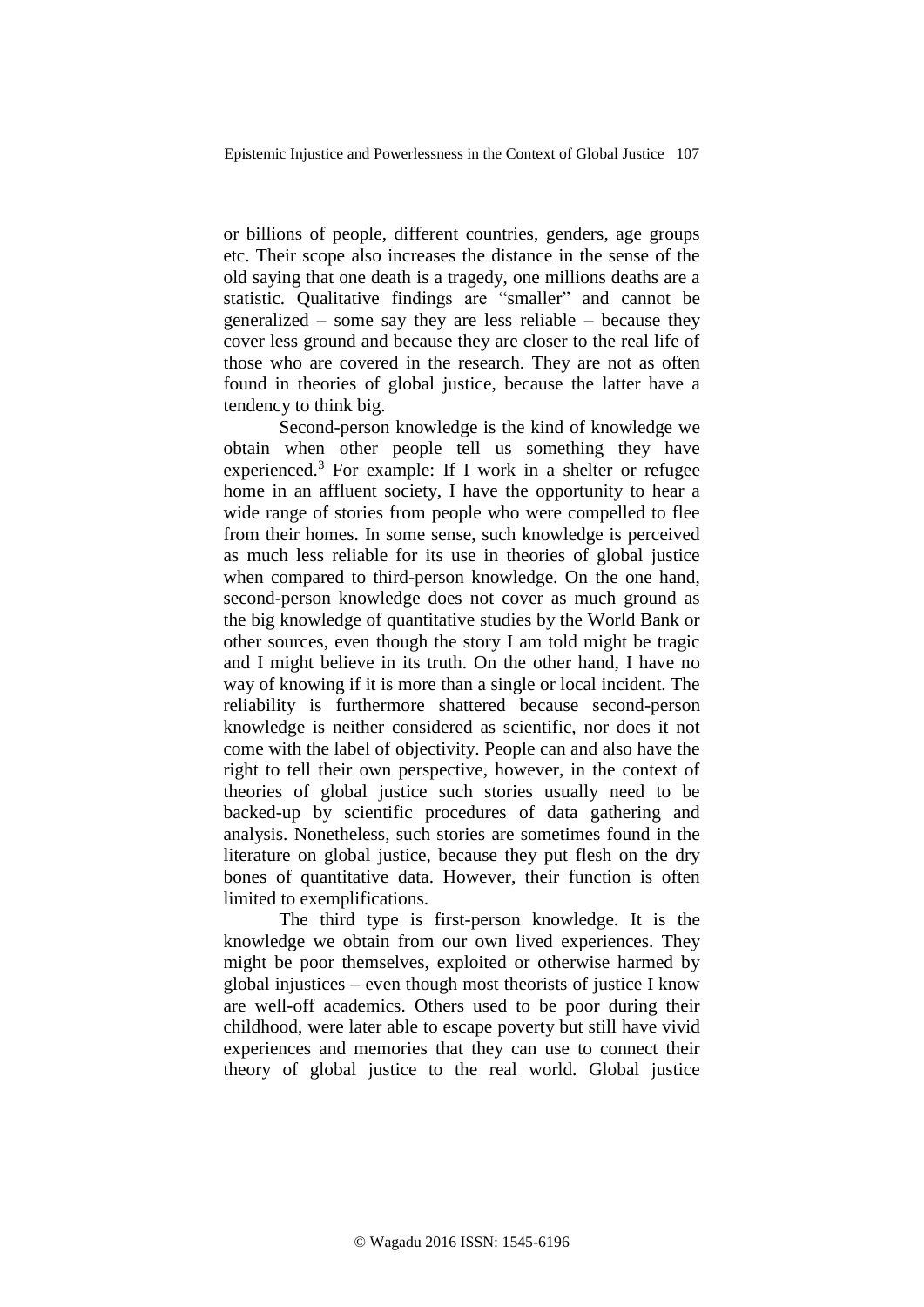theorists might also visit areas where poverty is prevalent: favelas, refugee camps or war zones.<sup>4</sup> Such first-hand experience of poverty is reliable, but in a different sense than the scientific third-person knowledge. Academically trained philosophers are often aware that their own experiences cannot simply be generalized and that in cases of conflict, scientific third-person knowledge trumps examples that are only based on own experiences.

I believe it is safe to say that theories of global justice most often use a particular form of third-person knowledge, which I have described as "big" and "thin" as a basis for their approaches – just to name two examples from two different approaches: Thomas Pogge (2008) always refers, although sometimes critically, to data from the World Bank and other global institutions about the hundreds of millions of people living in severe poverty to jump-start his arguments for global justice as does Gillian Brock (2009) in her discussion about global poverty, global justice and taxation. Many, if not most theorists of global justice use the statistics on absolute poverty provided by the World Bank, or rely on other scientific sources that regard causes of poverty, like illicit financial flows, studies that analyze the effects of trade agreements or the policies of the World Bank, the Monetary Fund or other institutions. A lot of this kind of knowledge is hence provided by economists, which also illustrates the division of labor between the disciplines. Such a reliance on scientific empirical findings is problematic for at least two reasons: on the one hand, philosophers rarely have any control over the production and validation of findings. On the other hand, and despite its potentially high relevance, it is far from clear what kind of information gets lost by the focus on a particular type of knowledge. While we can expect philosophers to be critical towards such external sources of knowledge, it would overburden them to ask them to be experts on poverty research or other forms of empirical knowledge production about global injustices. Neither can we expect theories of justice to produce their own primary data and analyze it. However, we should – and this is what I am arguing for – reflect on the kind of information that is lost and consider whether or not it would be better to use different types of "windows into reality", or to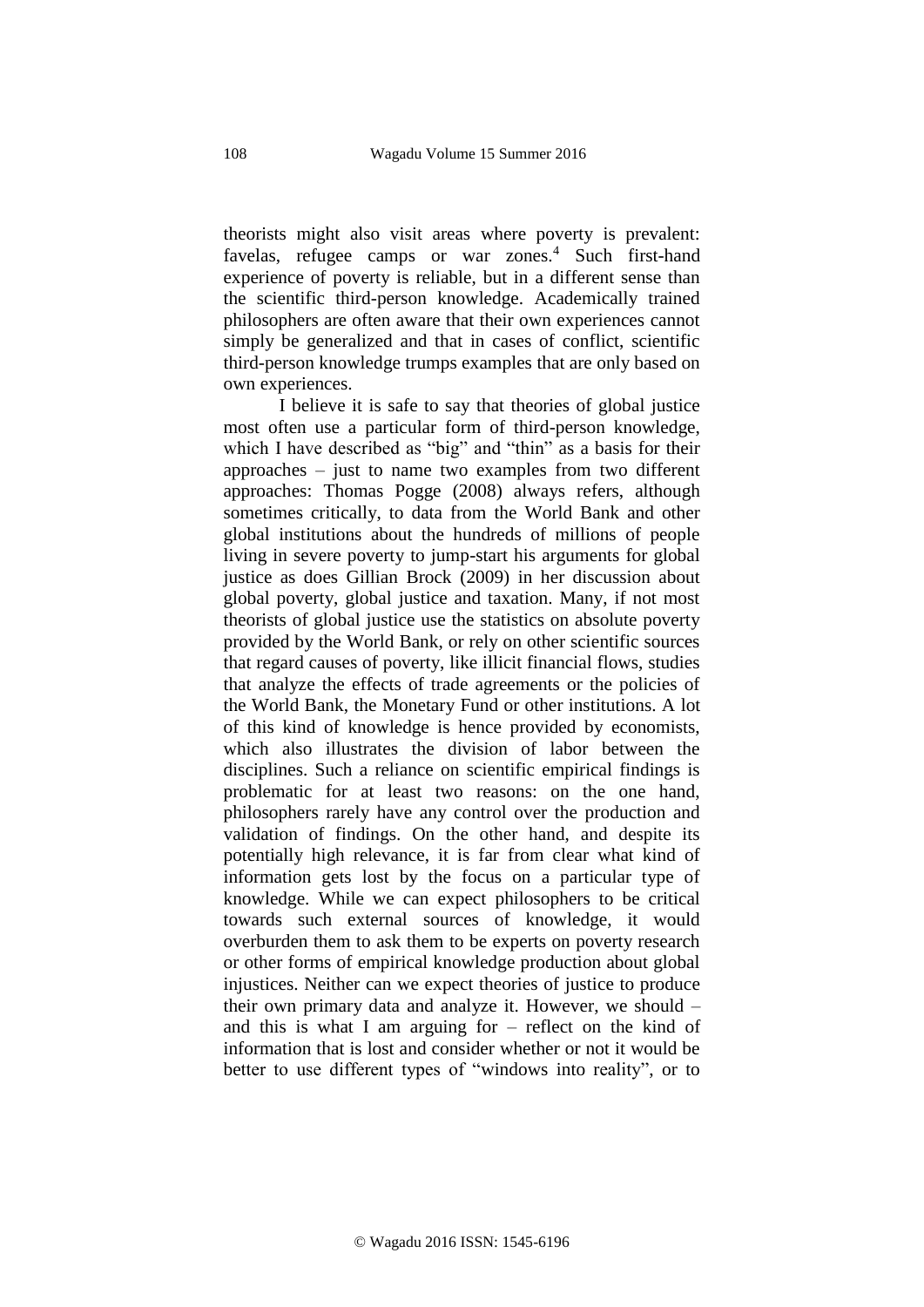have a look at different types of third-person knowledge and ask what value the different variants have to offer. The argument I want to make in this paper is not to criticize reference to third-person knowledge per se, but to broaden the perspective and to turn attention to the issues of justice that might be present in the usage of certain types of knowledge production.

# **Epistemic Injustices and our Knowledge about Global Injustices**

The term epistemic injustice was coined by Miranda Fricker (2007), and she divides this concept into two types: testimonial and hermeneutical injustice. Testimonial injustice, on the one hand, occurs when the testimony of a speaker is not trusted because of an unjustified prejudice of the hearer. One of Fricker's examples for such an injustice is the case of Tom Robinson in Harper Lee's novel *To Kill A Mockingbird*. Robinson is a black man accused of raping a white girl, and his testimony is met with racial prejudice during trial: in the context of the racist 1930s in Alabama, where the story takes place, a white girl's testimony is given much more credibility than a black man's testimony. Robinson is unjustly wronged in his ability to know, simply for the color of his skin.

Hermeneutical injustice, on the other hand, occurs when persons are wrongfully denied the ability to understand the social experience they make. Fricker's example for this kind of epistemic injustice is the inability of a gay man to properly understand his desire in the context of a society where homosexuality is condemned as a sin. Under such circumstances, it can become impossible for a gay man to develop a positive relation to himself and his sexual orientation. Both testimonial and hermeneutic injustices are not only individual instances of injustices, but they are closely tied to the social background in which they occur. While testimonial injustice denies victims the recognition as a full epistemic subject, hermeneutical injustice denies them the possibility to understand themselves. Both can have severely harmful consequences: they may undermine the status of the victim and they can be experienced as humiliating and excluding.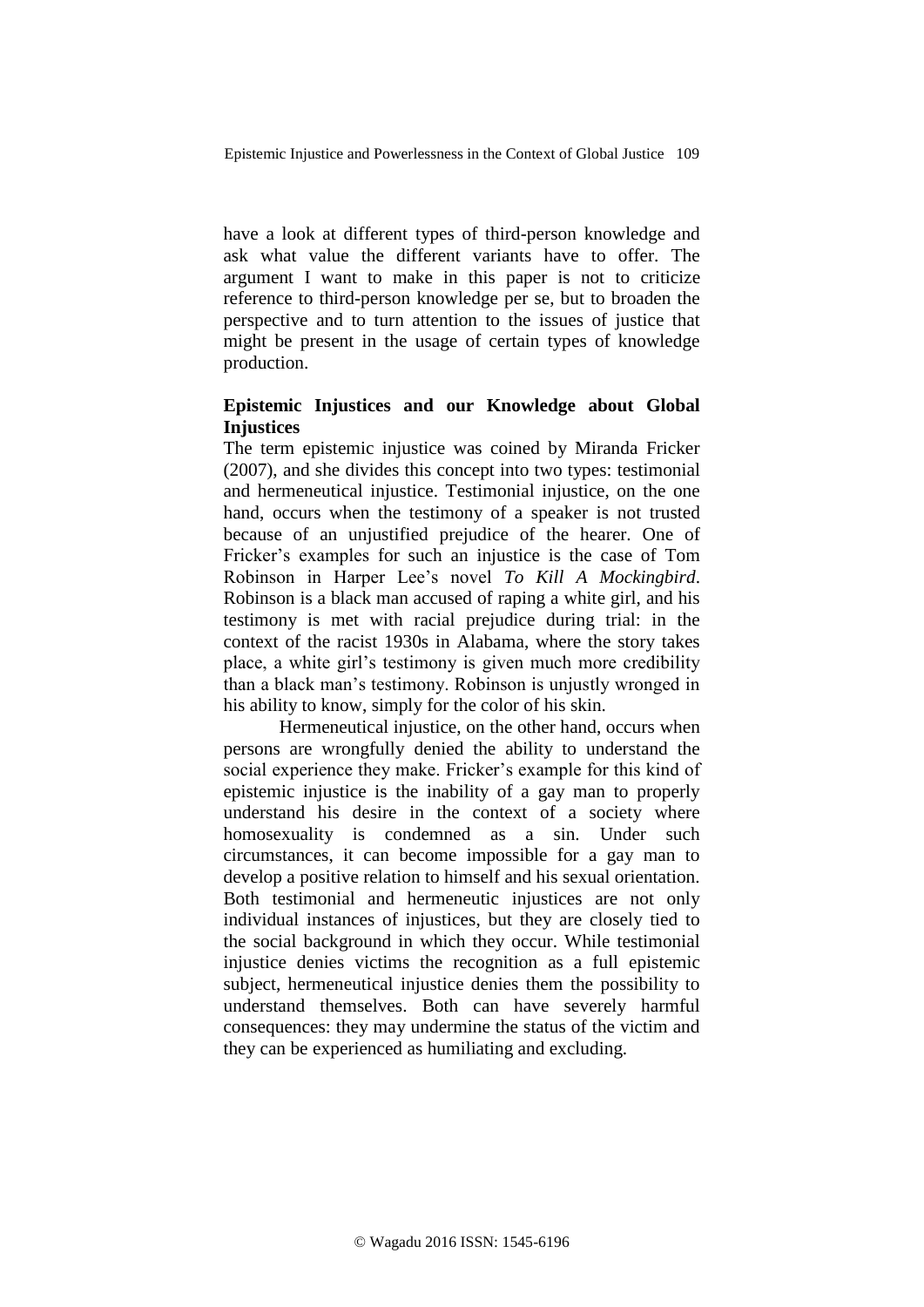How is Fricker's distinction connected to the issue of global justice and to what I said before about the "windows into realty" used by theories of global justice? In most theories of global justice people living in poverty are underrepresented and their testimony is usually not given much space, because those theories rely heavily on the certain kind of third-person knowledge that I described as "thin" and "big". It has been argued by proponents of participatory research that in such "thin" and "big" knowledge people living in poverty are merely treated as objects and "units" of analysis and that their subjective experience and what they have to say about their own situation, how it came about and how it could be alleviated, is more or less ignored (Chambers, 2008). There are two dimensions to be distinguished here: On the one hand, statistics about global poverty, like the one by the World Bank, do not adequately represent individual experiences of poverty. They merely provide numbers about the amount of people living below a certain threshold without telling us anything about the individual experiences of living a life under such circumstances. Such missing information could be counterbalanced by revising the way poverty is measured. Better concepts of poverty can be drafted based on participatory research that reflects what people living in poverty actually view as essential for a better life for them or what they are actually missing.<sup>5</sup> On the other hand, people living in poverty are only marginally reflected within poverty research when it comes to recognizing them as subjects and as people with a certain level of knowledge. There is a huge gap between experts on poverty, who are usually not poor themselves, and those actually affected by poverty. Using Fricker's terminology, poor people's credibility to know something about poverty is regularly met with skepticism, especially their ideas about its causes and the means to alleviate it. One report about participatory research makes clear how this should be understood:

> Participatory research on poverty is not about adding the "subjective" feelings of people living in poverty to the researcher's "objective" knowledge. It is not about adding colorful quotes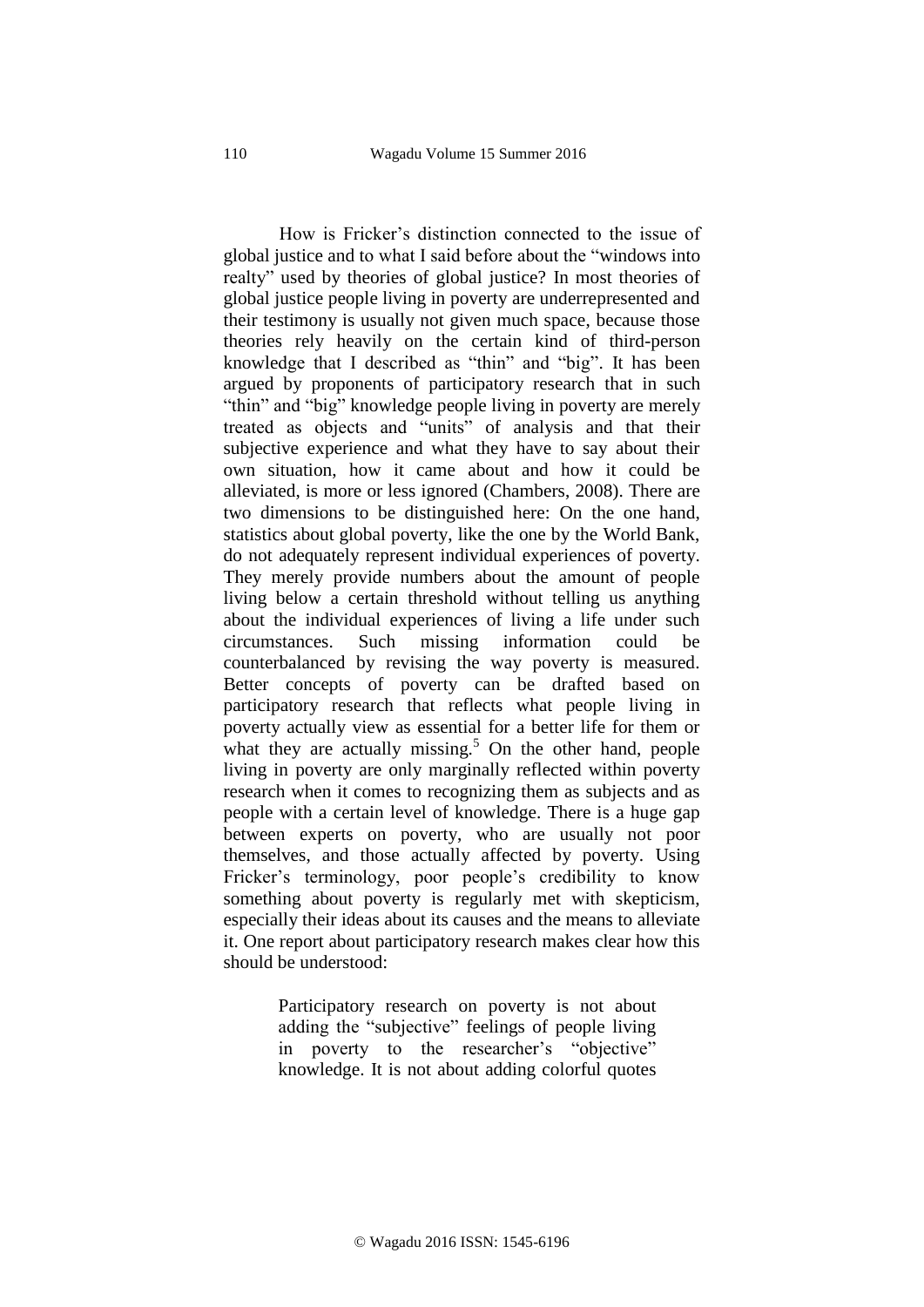to an existing report which already has its own agenda – although this can certainly enliven many texts and demonstrate the limits of "policy speak" on its own. Nor is it just about people living in poverty telling their life-stories. […] What participatory practice in research and inquiry into poverty is about is putting into practice the belief that people in poverty have a right to participate in analyzing their own situation and how to tackle it. It also means that the perspectives and ideas of people experiencing poverty themselves are seen as key to achieving a more all-round and in-depth understanding of poverty*. People in poverty should be seen as having a right to take part in the debate and a particular expertise in doing so.* (Bennett & Roberts, 2004, pp. 5-6 emphasis in the original)

This also means that the victims of injustices such as global poverty are also victims of epistemic injustice, and that they have considerably less resources available to overcome both. I want to call this a state of double powerlessness, which can also be described as the intersection of different forms of discrimination and injustice. Most poor people are not only poor, but they face challenges due to their gender, race, age or health status, which reinforces their low position of being viewed as inferior epistemic subjects. The inability to be heard by the institutions that undertake poverty research and that are involved in designing and implementing poverty alleviation policies is furthermore accompanied by hermeneutical injustice in a specific sense. Alice O'Connor (2001) has argued that poverty knowledge is increasingly focused on counting and describing people living in poverty, while it leaves aside questions about the problem's causation as well as its political, social and economic background. There is overwhelming evidence that many of the people living in poverty internalize the blame for being poor and feel themselves responsible for their fate, while it is clear that they are not (Jo, 2013). This applies to the unemployed social benefit user in Germany or the USA as well as to farmers in a country in sub-Saharan Africa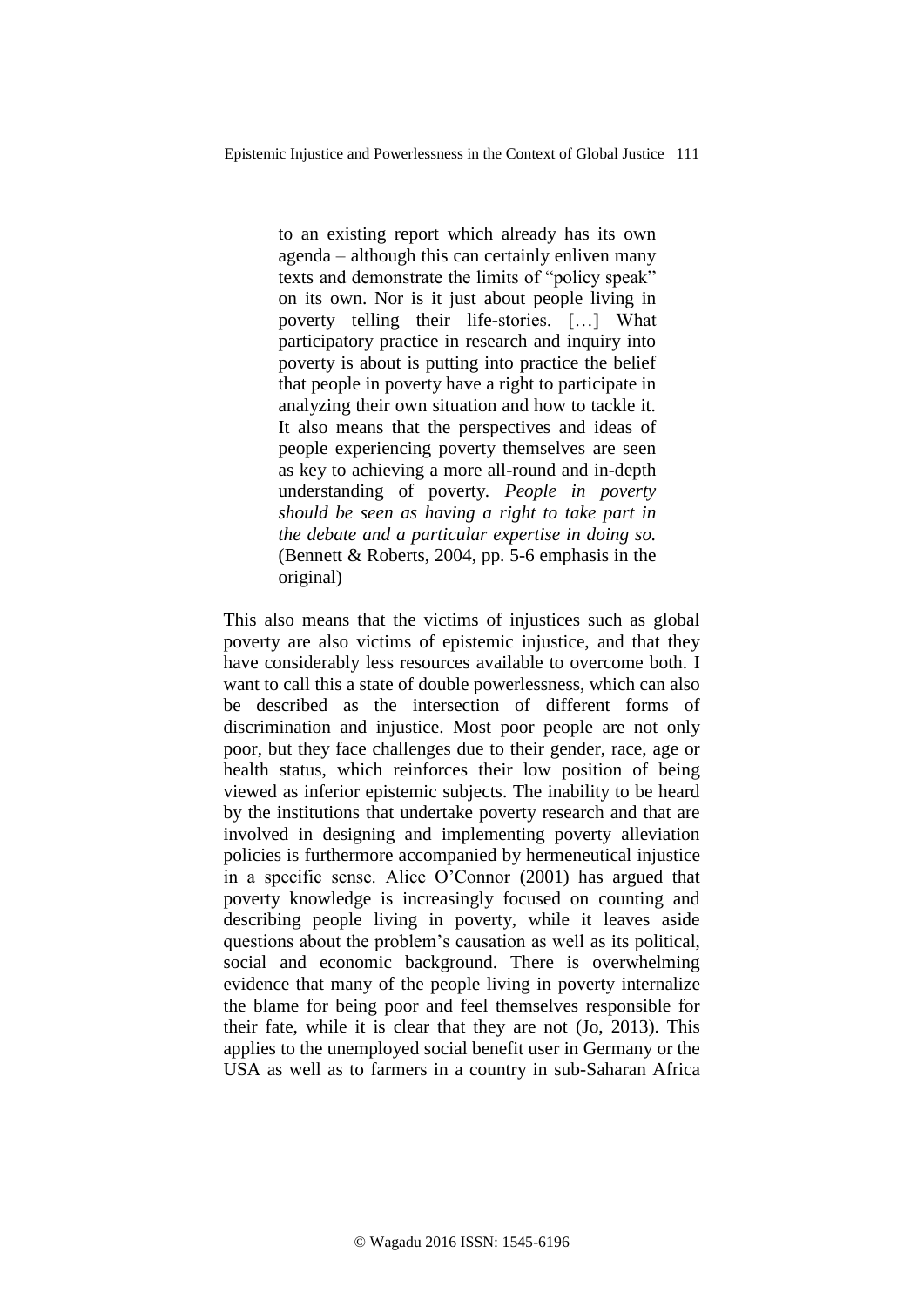who cannot sell their crop or the sewers working in Bangladesh. It is a specific form of hermeneutical injustice, and I would even suggest that the victims of global injustice are left in the dark as to why they are suffering. Often, they are even made believe that it is their own fault, and that they are bad mothers or fathers when they are unable to provide for their children. Finally, we should expand Fricker's analysis into the direction of processes of invisibilization and silencing of people living in poverty. It is not only that poor people are less frequently represented in the knowledge production that guides the analyses conducted for the purpose of reducing global injustices, but they are also often not even asked and heard. This is a particular harsh form of testimonial injustice.

### **"Thinking Small" and "Thick Concepts"**

In this section, I would like to argue for a more balanced usage of "windows into reality" in theories of global justice that take into account the insights I have presented so far. Some thirdperson scientific knowledge, namely that which is "thin," distant and "big", about global injustices and poverty is not unproblematic, (a) because it does not tell us much about the lived experience of the victims, (b) because it is produced without granting the perspective of the victims much room and within power structures that are susceptible to epistemic injustice, and (c) because it tends devalue the contributions people living in poverty can make to analyze, criticize and overcome the injustice from which they suffer. I want to refer to two distinct concepts to make my point: David Hulme's (2004) idea of "thinking small" and Clifford Geertz' (1973) notion of a "thick description".

Hulme's paper on "thinking small" introduces and analyses the story of Maymana and Mofizul, a couple living in a small town in Bangladesh under severely impoverished circumstances. Hulme argues that such a "close reading" of a single life story is often overlooked in poverty research because of the latter's focus on "thinking big", meaning that poverty research, just like poverty alleviation policies, are primarily interested in numbers and figures that provide insights into the "average" poor. By contrast, "thinking small" brings to life the experience of a single person or family and the struggles they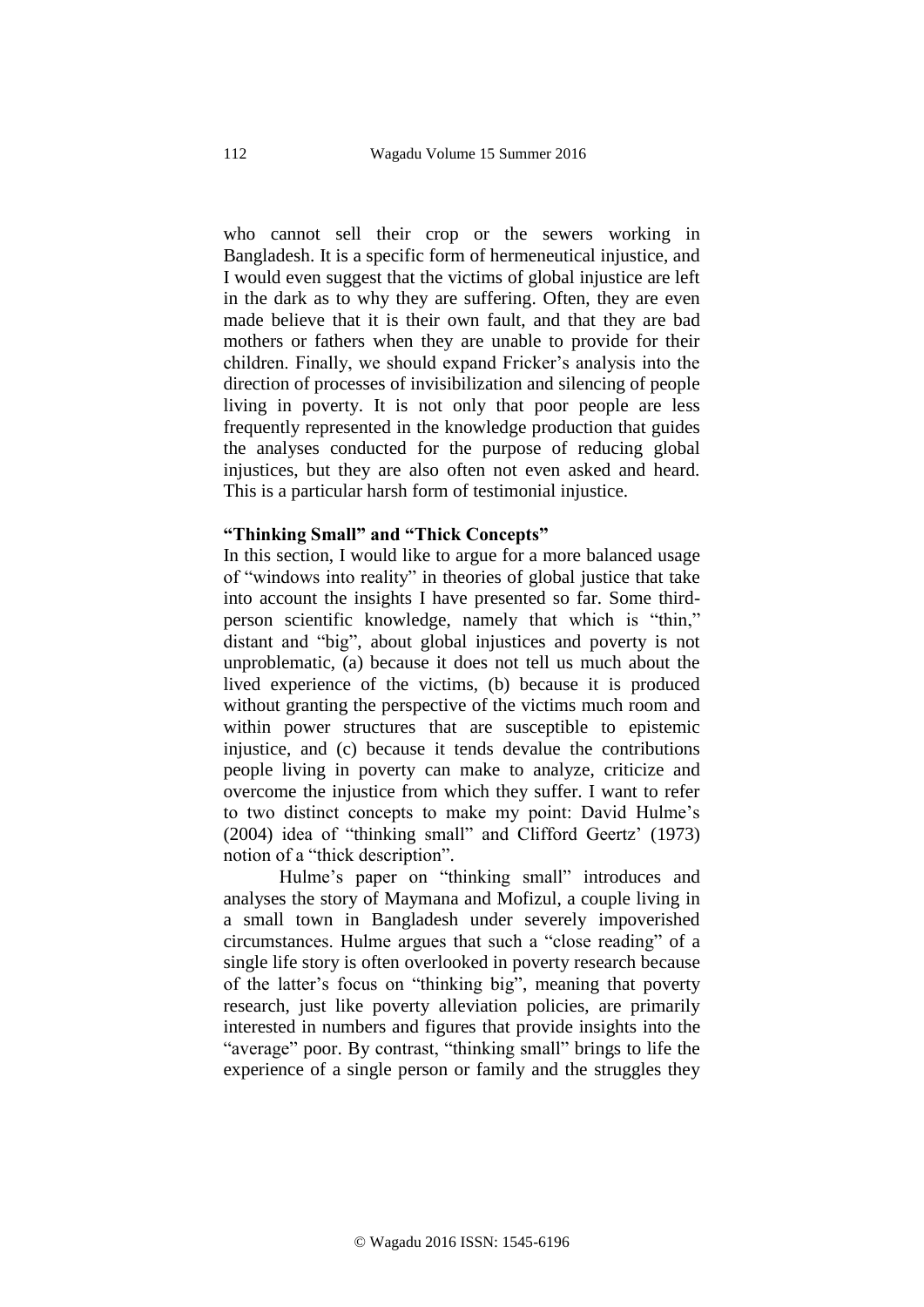have to face, the reasons for their poverty as well as solutions for it. Such knowledge has certain limitations, however, it is still an inevitable crucial source of knowledge, first in order to understand the suffering of people living in poverty as well as its causes, and second in order to conceptualize policies and routes out of poverty.<sup>6</sup> It is not a question of either or but "thinking big" and "thinking small" are needed and should complement each other as Hulme writes:

> [S]uch grand approaches [thinking big] are not unproblematic. Ultimately it is individual people who experience the deprivations of poverty, not countries or regions. Understanding what happens "on average" can be an erroneous basis for working out what to do in any specific country, as can understanding what happens to the "average" poor person or poor household. […] We desperately need to continue thinking big about poverty, but this must not mask the counterbalancing need to "think small". (Hulme, 2004, p. 162)

I want to call the knowledge that is produced by "thinking small", "small" knowledge in contrast to "big" knowledge. In comparison to Hulme's advocacy for such "small" knowledge in poverty research and development studies, Geertz' idea of a "thick description" is already a classical tool in disciplines like anthropology, ethnology or sociology (Alexander et al. 2011). It was introduced to provide a framework for the research and interpretation of empirical findings. A "thin" description of a social action is superficial information that contains no explanations and little or no context, while a "thick" description provides in depth information not only on what is present, but also on how and why it exists, by what it is accompanied and what kind of emotions and meanings are attached to it. A "thick" description" embeds the content that is described into its context and meaning and reconnects it to those it describes or the description of their actions. If a person is sitting on the street to beg, this information does only then become a "thick description" of poverty, if it is connected to other types of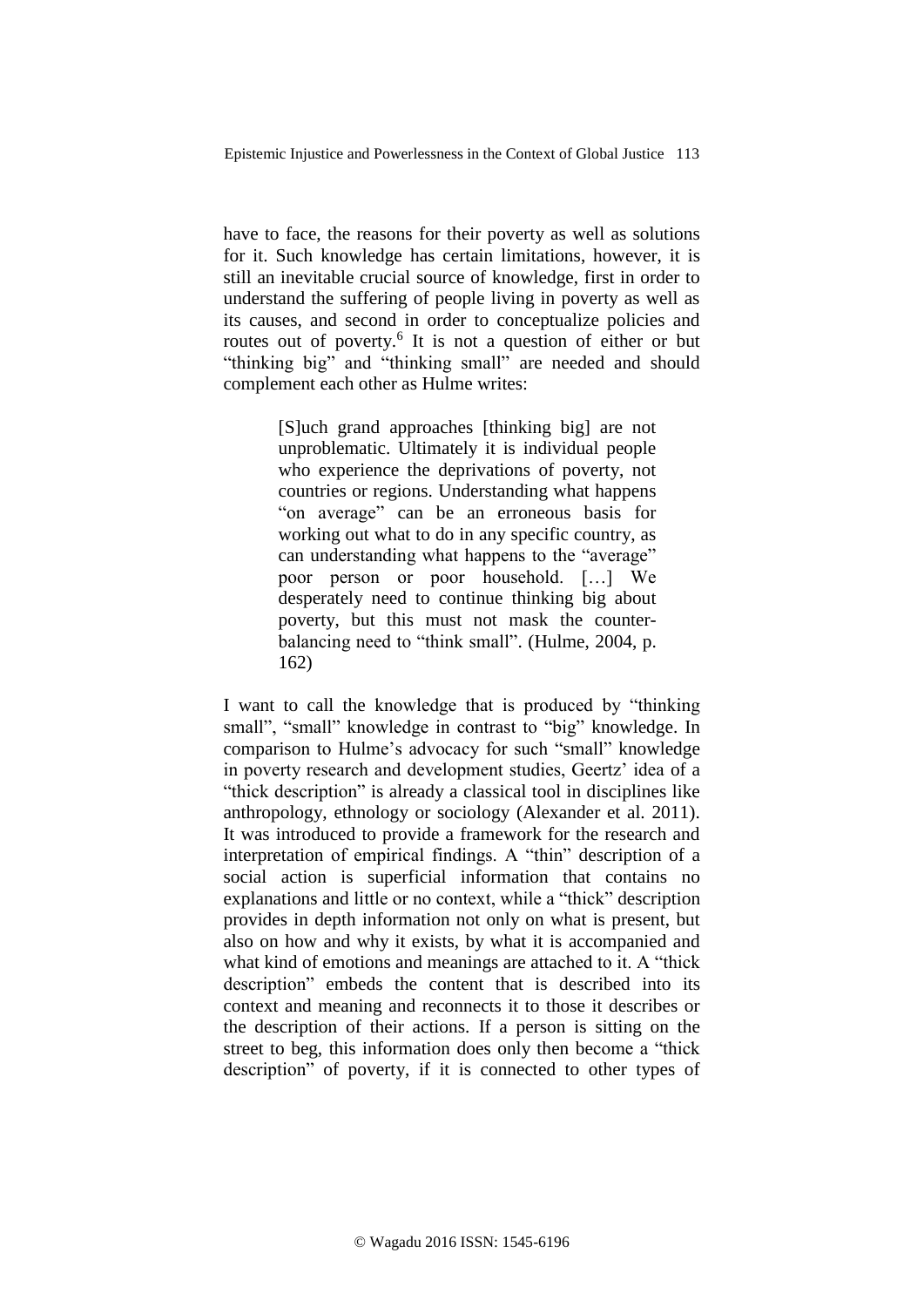information: why is the person begging, what happened in the past that led to this situation, in which context is the person begging and what does he or she feel sitting there or what is his or her motivation. Joseph G. Ponterotto (2006) has summarized the basic pillars of the concept and provides a working definition, which shows that a "thick description" is relevant for the researcher as well as the reader.

> Thick description refers to the researcher's task of both describing and interpreting observed social action (and behavior) within its particular context. The context can be within a smaller unit (such as a couple, a family, a work environment) or within a larger unit (such as one's village, a community, or general culture). Thick description accurately describes observed social actions and assigns purpose and intentionality to these actions, by way of the researcher's understanding and clear description of the context under which the social actions took place. Thick description captures the thoughts and feelings of participants as well as the often complex web of relationships among them. Thick description leads to thick interpretation, which in turns [sic] leads to thick meaning of the research findings for the researchers and participants themselves, and for the report's intended readership. Thick meaning of findings leads readers to a sense of verisimilitude, wherein they can cognitively and emotively "place" themselves within the research context. (Ponterotto, 2006, p. 543)

I suggest that such "thick descriptions" can be understood as forms of "thick" knowledge. Both, "small" knowledge (Hulme 2004) and "thick" knowledge (Geertz 1973), share a similar ideal, namely to enrich our knowledge about certain phenomena such as poverty by regarding it through the lens of a particular, individual story: a life that is struck by poverty and still cannot be reduced to it. These approaches highlight that the experience of living in poverty is shaped by individual traits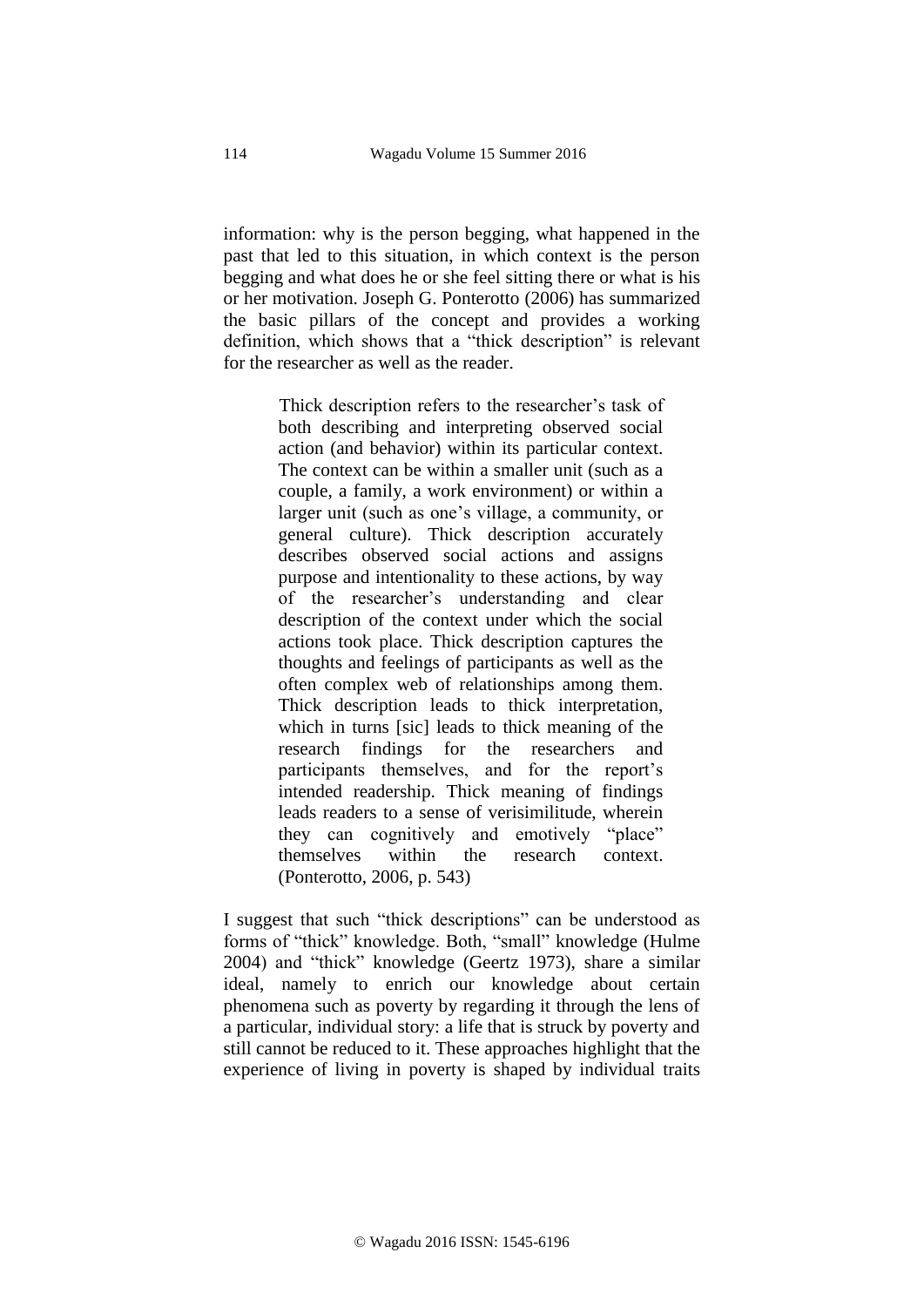and behaviors, by the social context and by tangible and intangible infrastructures that may or may not be available to the person and his or her family. Another very important feature is to aim at understanding the dynamics that take place when injustices like poverty occur. People move in and out of poverty for various reasons that are only poorly reflected in most poverty statistics, and they are active agents within these dynamics, even if they are not in full control (Addison, Hulme, & Kanbur, 2009). "Small" and "thick" knowledge are both produced by scientific inquiry and with the aim to produce scientific knowledge in the sense of the third-person knowledge I introduced above. These concepts are not just replications of testimonies of people living in poverty or other victims of injustices, but they embed affected people's stories into a context, they interpret and connect them to other kinds of scientific knowledge as well as to the position of the researchers themselves.

"Small" and "thick" knowledge in the sense I described them above are types of third-person knowledge, they fall under the standards of scientific rigor and they provide thirdpersons, like theorists of global justice, with knowledge about poverty. What makes "thick" and "small" knowledge different from the "thin" and "big" one is that the primary starting point for reflections on global justice is that they have a certain relation to second-person and first-person knowledge, because they try to do justice, epistemic justice so to speak, to the firstperson knowledge of people living in poverty by entering into a specific relation to them, that is acquiring second-person knowledge. Third-person knowledge is always transformed first-person knowledge (of the people living in poverty) and second-person knowledge (of the researcher) but "thick" and "small" third-person knowledge does so in specific way, and with a specific result that aims to give much more substance, nuances and depth, and provide the ones who acquire this "thick" and "small" third-person knowledge with a different kind of "window into reality".

### **Empowering the Victims of Global (Epistemic) Injustices**

In this last section, I would like to approach the question how we can improve our understanding of global injustices in order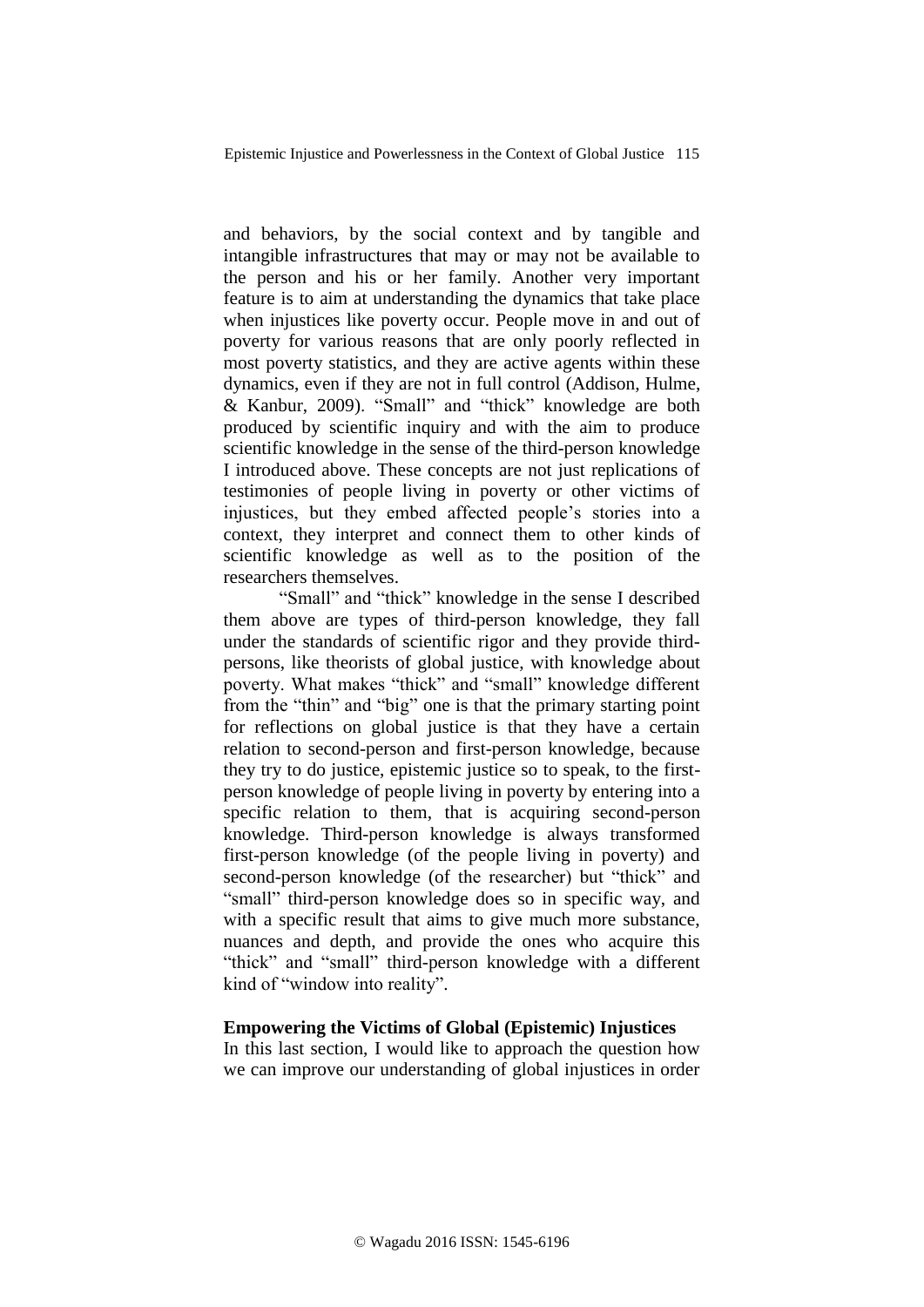to make better theories of global justice. Based on what we know about the flaws that are inherent in some types of thirdperson knowledge – namely that it is "big" and "thin" – and about how it is produced, I would like to argue for a balanced approach that does not only aim at counterbalancing such knowledge with "small" and "thick" knowledge, but one that also acknowledges that the process of acquiring such knowledge is in itself valuable, because it empowers people living in poverty and recognizes them as full epistemic subjects. On the one hand, "small" and "thick" knowledge provides theorists of global justice with third-person knowledge that is different to the one that is normally used, because it is connected to second-person and first-person knowledge, which is provided by people living in poverty themselves (which in some cases might be the author him/herself). It gives valuable insights into the harm of being poor and how people arrange their lives under such harsh conditions. It is possible that some aspects of theories of global justice will profit less than others from integrating such new "windows into reality", or, to put it differently, it will also depend on the level of generality a theory argues. I want to consider one example to make that point. Monique Deveaux has recently argued that most theories of global justice, like the one of Thomas Pogge, are interested only in what happens on the institutional level, mainly on global institutions and how they should change to alleviate global poverty (Deveaux, 2015). That is certainly an important aspect and how could that profit from "thick" and "small" knowledge? I would want to make three points: Firstly, as Deveaux argues, a focus on the institutional setting on the global level is in danger of overlooking or downplaying the potentials of pro-poor movements and initiatives "on the ground". In this respect, "thick" and "small" knowledge about the self-organization of people living in poverty and how they can be empowered in local initiatives complements insights or claims about what has to happen on the global institutional level. Secondly, change on the global institutional level has also to be translated into practice in distinct settings and for concrete people. This is only possible with "thick" and "small" knowledge. If a NGO comes to a village and builds a well so that the women in this village no longer have to go two hours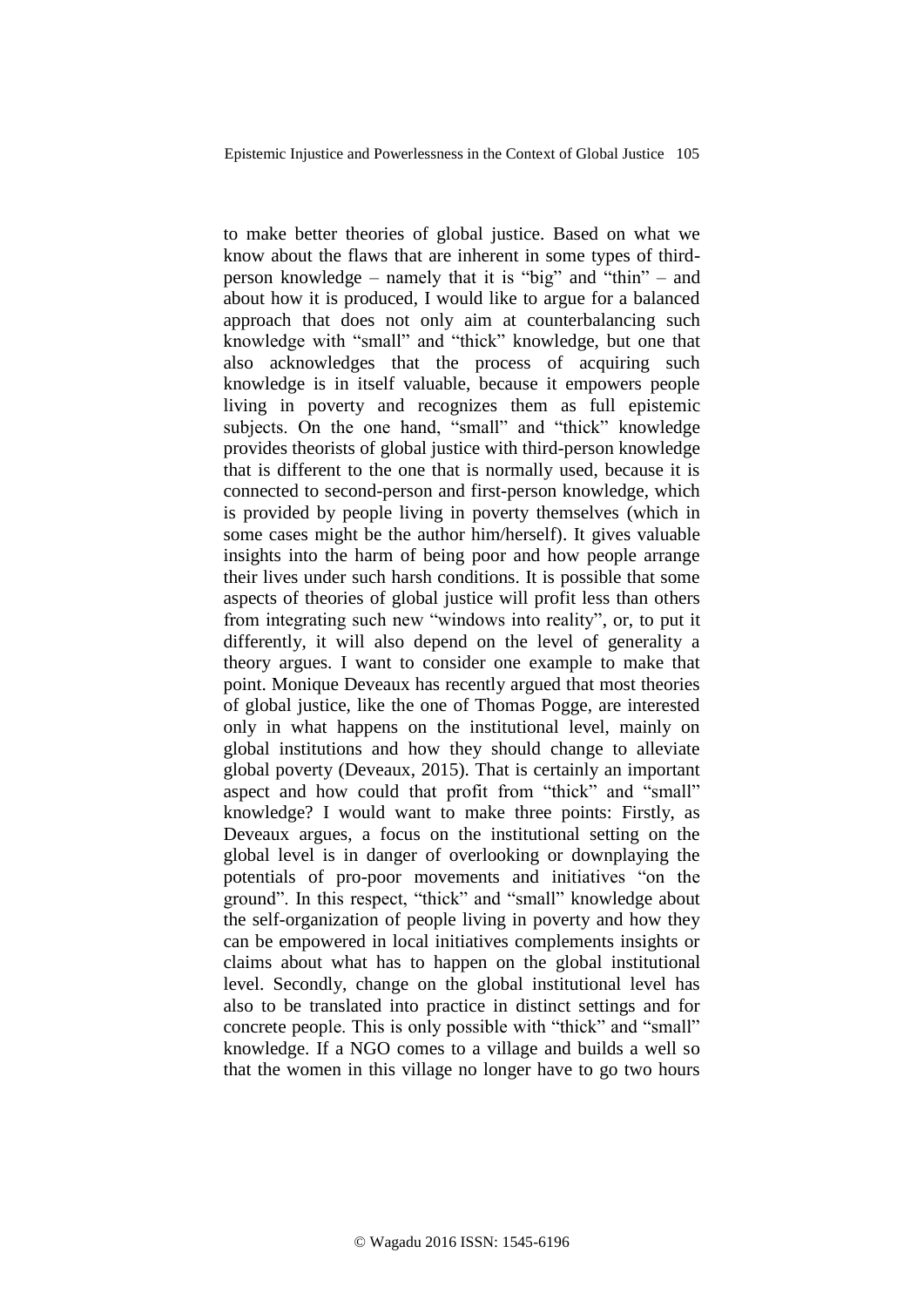per day to get water, this sounds like a very good idea and the claim to build this well can be grounded in many different theories of global justice. But if it turns out that the women do not use this well, even sabotage it, because the two hours per day that they have to go to get water are an important time for them because they can be away from their husbands and be with other women without supervision, then this information is highly important to put into practice what global justice demands. Yes, it can even turn out that the primary focus of global justice in such settings should be on establishing gender justice first, because without it the justice-based claims to easy access to water cannot be realized. Thirdly, I argue that any focus on the global institutional level also has to take a look at the set-up of those institutions. Are the experiences of people living in poverty heard on that level? Are they giving some weight, when it comes to deciding which programs are implemented and how? Or do we need to accept that every focus on this level necessarily implies acting paternalistically towards people living in poverty? It is possible that the claims of many theories of justices such as Pogge's would not change on a general level, but they would be complemented and deepened, if they would reflect more on these questions and come up with different types of injustices that people living in poverty face today.

On the other hand, "thick" and "small" knowledge is not only a tool and "window into reality", but it provides information about the agency of people living in poverty, make them visible as active agents and subjects, and even as epistemic subjects in their own right. This can be connected to two ideas: empowerment and recognition. Empowerment can be defined as the process to restore or build-up the agency of a person whose agency is diminished by the social conditions he or she lives in. Hence empowerment is neither identical with the means that help to achieve agency, like education or health, nor is it identical with the outcome of that process, but it is in itself a dynamic phase of change and development (Drydyk, 2013). "Small" and "thick" knowledge provides insights into actual processes of empowerment that are not visible in thin data or research methods that are empowering in themselves – namely, participatory research that acknowledges people living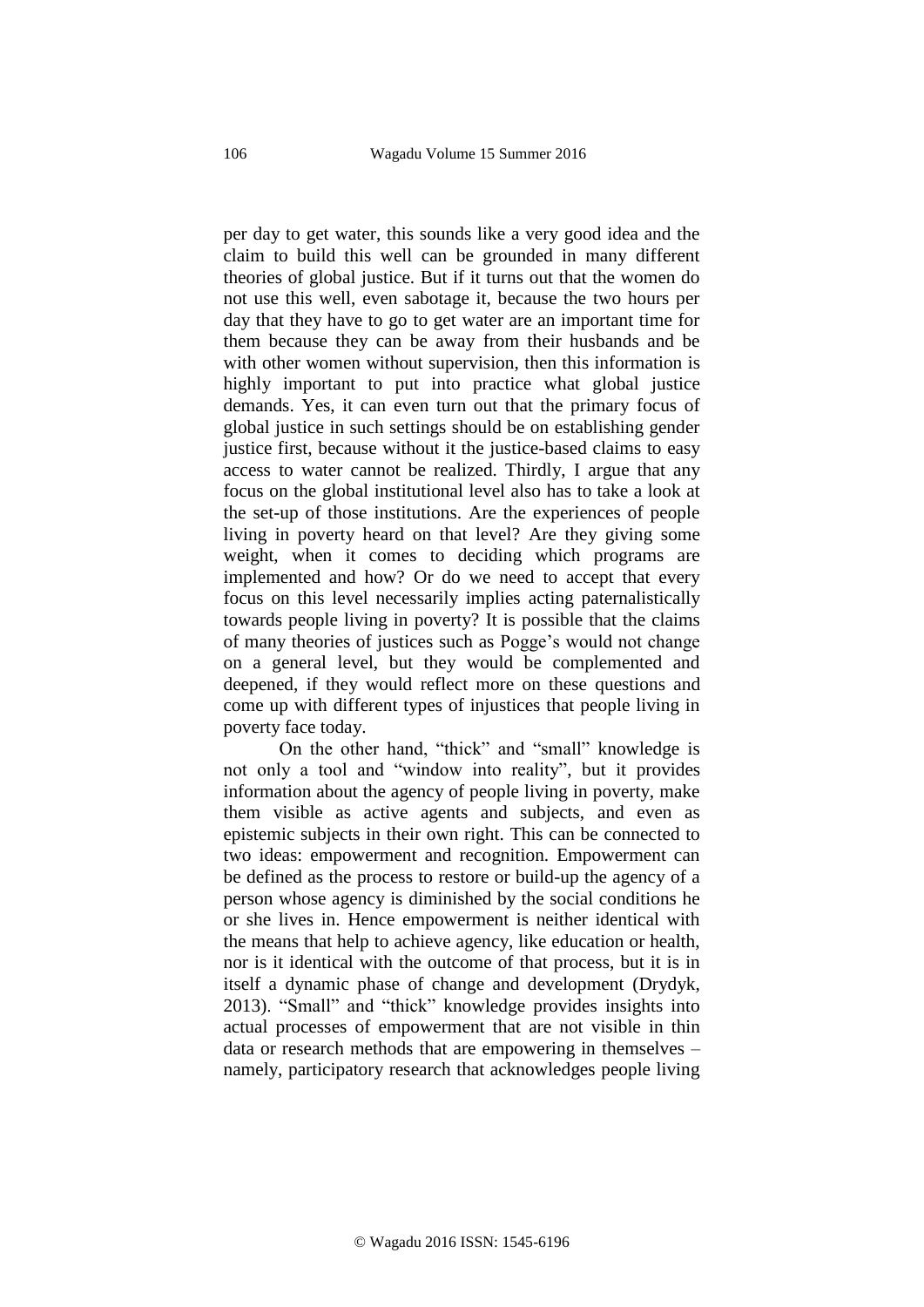in poverty as subjects of knowledge production. These concepts help to overcome the epistemic powerlessness of people living in poverty as described earlier.

Closely tied to empowerment is the idea of recognition as something people living in poverty are entitled to, which reflects their agency and what they claim for themselves (Schweiger, 2014). Epistemic injustices – and especially testimonial injustices in their harshest form of silencing and invisibilization – are forms of denied recognition, whether as disrespect, humiliation, denigration or exclusion. Through the recognition of people living in poverty and other victims of global injustices, the problems of silencing and invisibilization may be overcome: Recognition gives poor people the opportunity to speak-up and to be heard. Furthermore, it considers their opinions as valuable and furthermore recognizes them as agents of their own lives. This is not only important for the process of research on people living in poverty and for the ways how we may try to integrate their views into theories of global justice, but certainly also for the design and implementation of policies and other measures of poverty alleviation (Lister, 2004). Finally, such a reshaping of our understanding of poverty and other global injustices is also important if we want to take an original and different look at one central question of global justice, namely the question about its agents. I have referred to Monique Deveaux (2015) and her argument that most theories of global justice focus too heavily on institutions or the rich as agents of justice for people living in poverty, while they ignore the options available to people living in poverty to improve their situation. This should not be interpreted as another way of blaming and shaming people living in poverty for their poverty. Rather, it is meant to acknowledge that people living in poverty are not only epistemically neglected their status as full subjects, but discriminated against also in other dimensions. They are viewed as helpless, passive and powerless, and while that may be true in comparison to other possible agents of justice, such a description remains inadequate: People living in poverty are never only helpless, passive and powerless, but they are also are resistant, active and potentially powerful.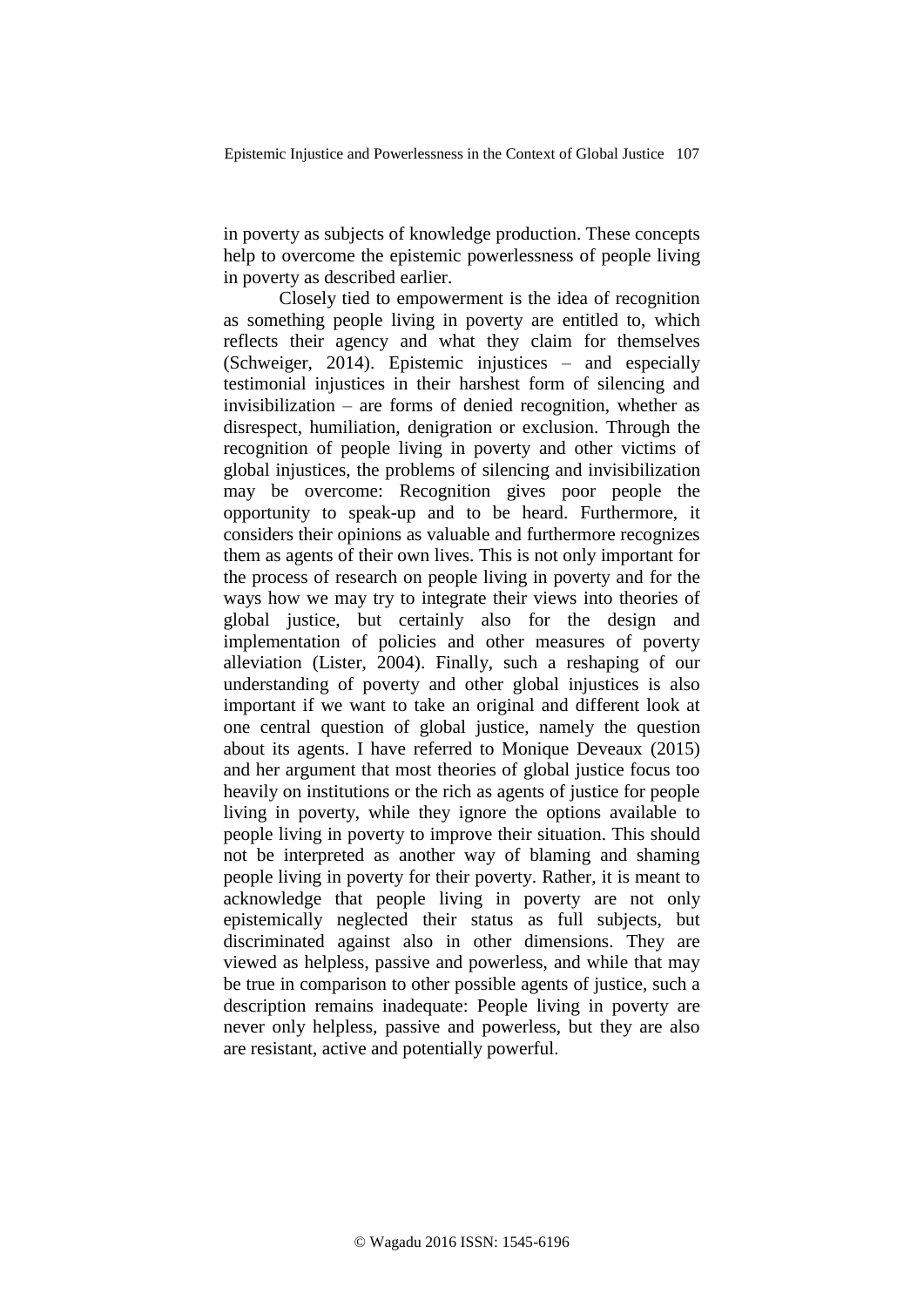How could we achieve such justice for poor people? How can they be empowered and recognized? I can only give a very brief and general answer to those pressing questions, which deserve more attention in future research.

It would be good to start by attributing responsibilities to different agents of justice. I can think of at least three agents that are relevant here: The first one is the group of people working on global justice like myself. There is plenty of participatory research available now and we should just start making reference to that when thinking about global justice. Most probably, theorizing justice would change if philosophers would start reading accounts of people living in poverty and taking seriously what they have to say about suffering and injustices. The second agent of justice is the heterogeneous group of poverty researchers, some of which are actually doing a lot of work with people living in poverty. I do not call for everyone becoming a participatory researcher, and I also do not want to say too much about the inner lives of disciplines and institutions that I only know from the outside. Yet, I defend the claim that it is a task of the community of people engaged in poverty research whether within a university, an NGO, at the World Bank or in the UN to reflect the breadth and depth of the experiences of people living in poverty and to have their voices recorded, preserved and distributed.<sup>7</sup>

I chose to say something about two agents of justice that have not much power in changing the situation of people living in poverty. However, I know that empowerment and recognition demand such a change and must not be limited to respecting and valuing their voices in our theories. For these bigger questions, we need to have a lively political? debate on global reforms, about what is feasible, if we should go for revolution or start pressuring our own home countries to spend more on development aid.

I want to finish by contemplating one further aspect that relates to the meaning of empowering and recognizing people living in poverty. My suggestion does not say much about giving people living in poverty an active role as being theorists – and activists – of global justice themselves. I made a point that we – which refers at first to such people as myself, who are doing theoretical work on global justice in academic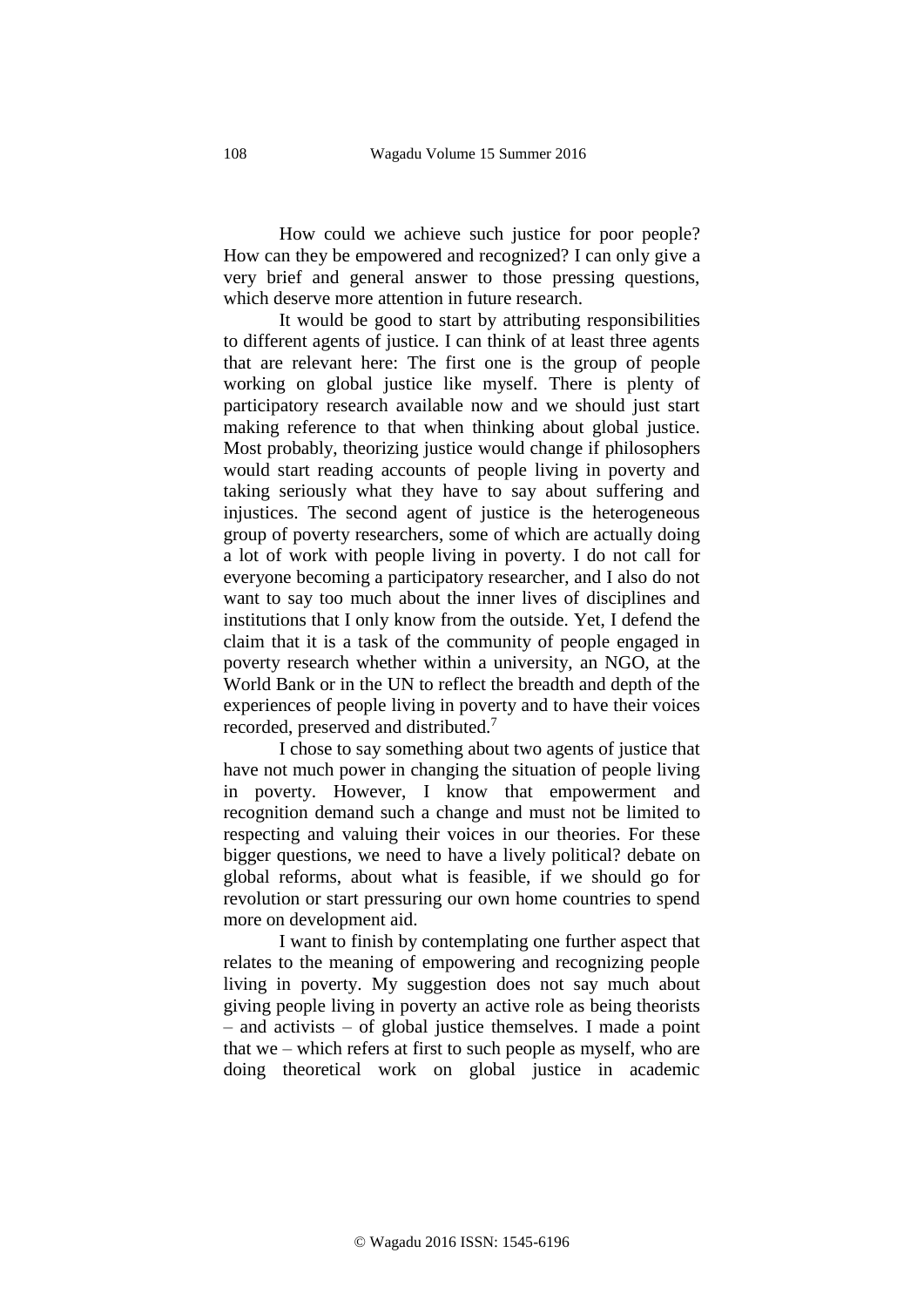institutions in well-off countries – should give the voices, the experiences and the resistance of people living in poverty more space in theories of global justice and that we should recognize them as invaluable for making better such theories. Another, even more radical but nonetheless worthy expansion of my claim could also be to argue that people living in poverty should be given the opportunities and support to become theorists themselves. Certainly this would demand much greater efforts than to expand and deepen our knowledge base and to open different "windows into reality". One possible more realistic approach could be to give theorists, who are "closer" to global poverty, for example because they have grown-up in poverty or because they live(d) or work(ed) in countries where poverty is much more widespread and visible, more space within the academic discussion. It seems as if there is now some movement in that direction (Graness, 2015). It is to hope that the theoretical work on global justice that is produced from peoples' histories and experiences and that are working under different circumstances than those in the rich countries, will not be marginalized as embellishments without real influence on the mainstream debates that dominate today.<sup>8</sup>

### **Conclusions**

I would not want my argument to be understood as claiming that we should shift from issues of distribution and inequalities in resources to issues of epistemic inequalities.<sup>9</sup> It is certainly necessary to criticize the injustice of global poverty because it hurts people, because it kills people and because this does not need to be the case. Approaches to global justice whether they are based in human rights, Rawlsian justice, the capabilities approach or the utilitarian tradition cannot ignore these facts about global poverty and it seems plausible to give them serious and lengthy attention. The issues I raised in this paper are nonetheless not just minor ones that can be neglected as long as the big issues of a fair distribution of resources or goods and protecting human rights of all are unresolved. Both demand attention, also because both are intertwined as I have tried to show. There are good reasons to assume that it is not sufficient for global justice to give people living in poverty just more resources without paying attention to reaching a level of equal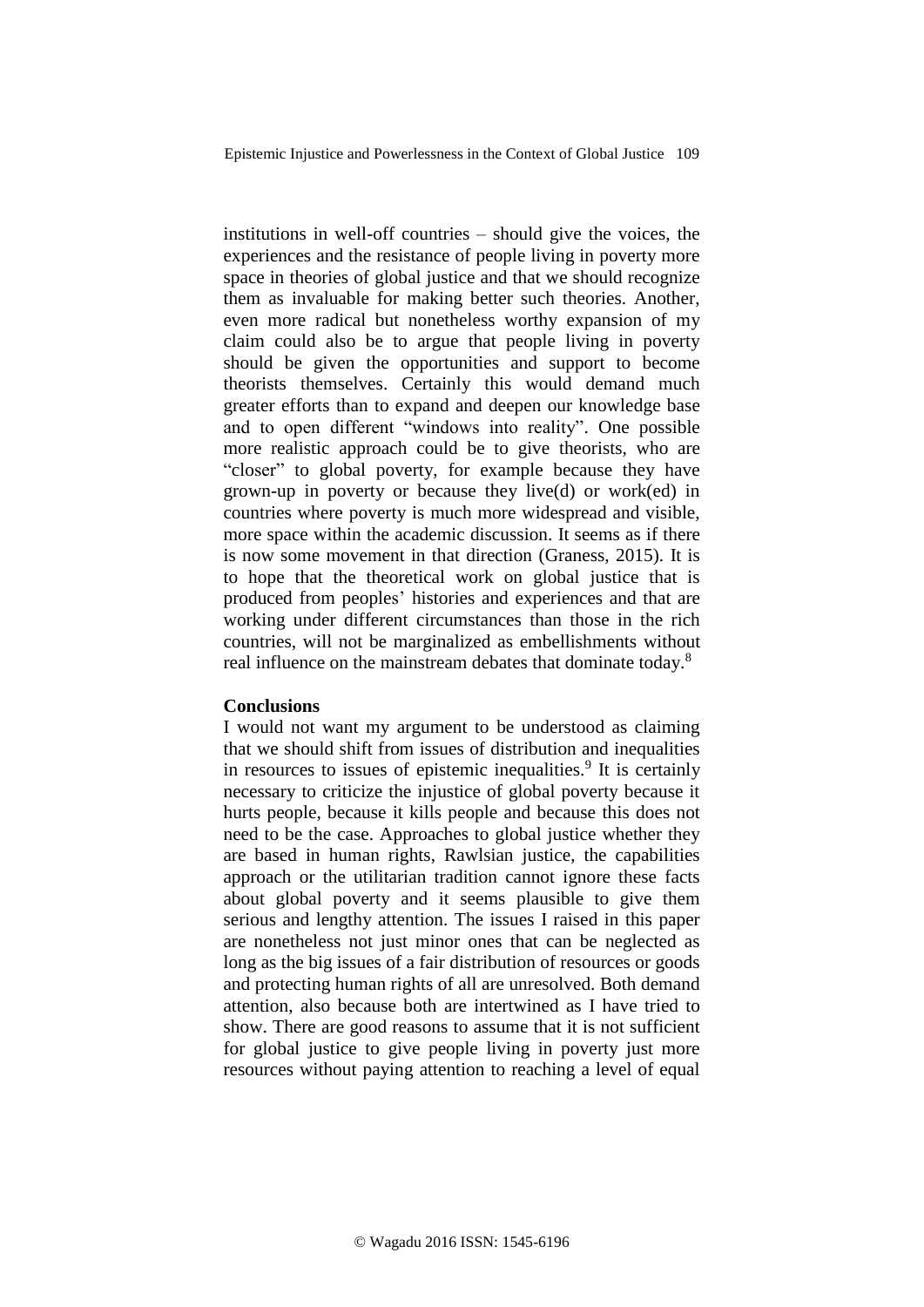respect and social equality, both which are constituted in the process of overcoming epistemic injustices.<sup>10</sup> **Notes**

<sup>1</sup> I borrow the term "big" from David Hulme, who has written about thinking big about poverty (Hulme, 2004a). "Big" knowledge means knowledge about the condition of a large group of people, such as on the national or even global level. "Small" knowledge refers to knowledge about an individual or a small group of people like a family or a smaller community. I will come back to that later.

<sup>2</sup> I use the term "thin" here in opposition to what Clifford Geertz has called a "thick" description (Geertz, 1973). A description or knowledge is "thin" if it is superficial, stripped of its context and its depth, for example, if you say about a person that s/he has an income below the poverty line, this does not tell you much about how that person actually lives.

<sup>3</sup> It is certainly true that third-person knowledge is produced using second-person knowledge. Every statistic and every empirical poverty research somehow needs to get in touch with people that are poor: They are interviewed, have to fill out a questionnaire or tell their life stories. The distinction I am interested here is about the knowledge within theories of global justice and second-person knowledge is such knowledge that theorists acquire if they engage with people living in poverty themselves.

<sup>4</sup> Such knowledge is a borderline case between second-person and first-person because visiting poor people, even living with them for a certain period of time, is not the same as being actually poor, because there is no exist option easily available. I will not further go into details here because it is not necessary for the claim of my paper.

<sup>5</sup> It would be necessary to say much more about the pros and cons of participatory research methods and concepts of poverty that are based on them (Ruggeri Laderchi, Saith, & Stewart, 2006). I personally think that a balanced or mixed approach that includes participatory research but does not rely on it as the only source for conceptualizing and measuring poverty is the best available thus far. One example for such a mixed approach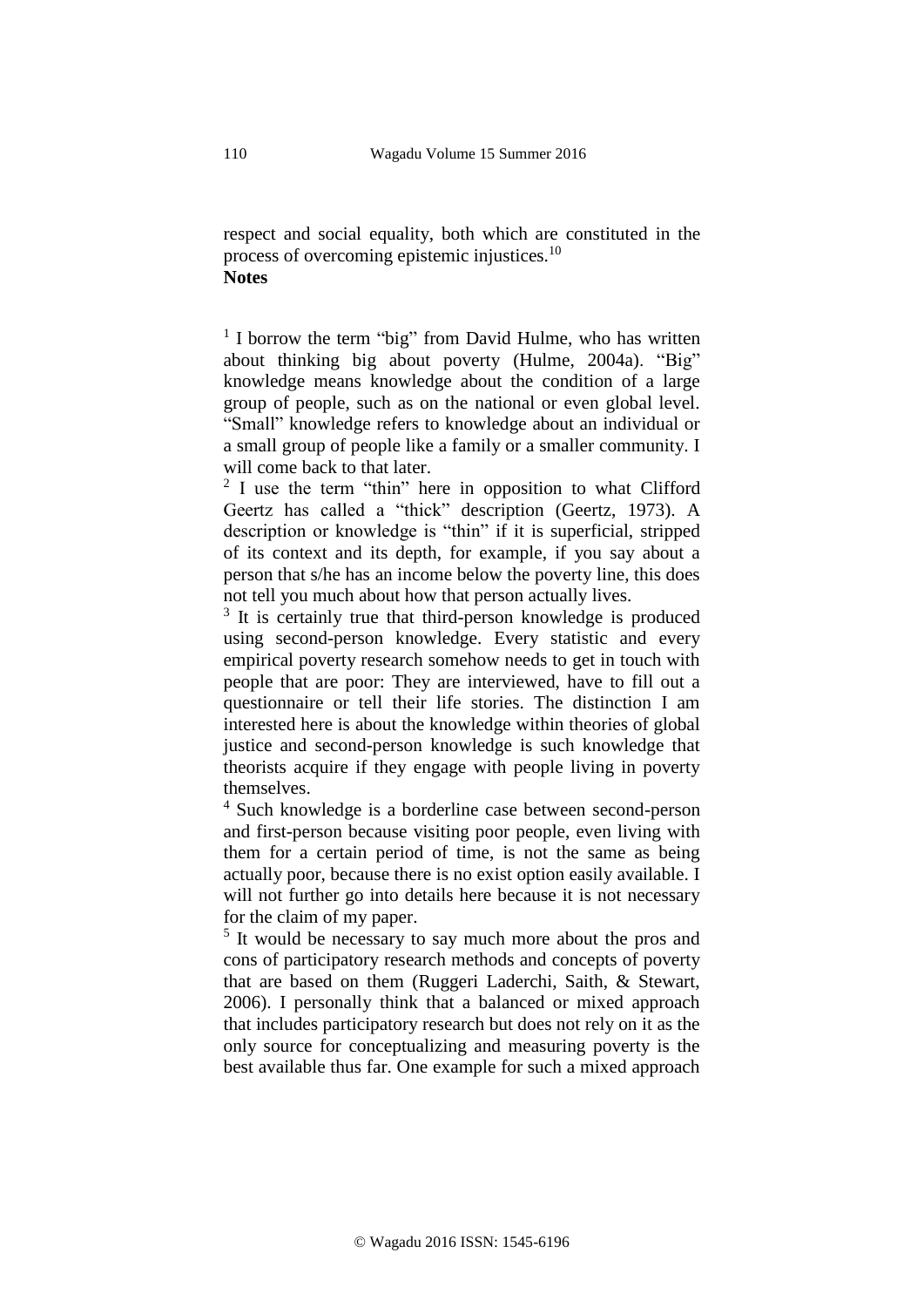based in the capability approach has been argued for and applied extensively by Sabina Alkire (2008).

<sup>6</sup> It is worth noting that there is now extensive knowledge available that is produced using participatory research methods, even the World Bank itself conducting such research on a large scale (Narayan-Parker, Chambers, Shah, & Petesch, 2000). It would go beyond the scope of this paper to examine the fallacies attached to participatory research and how it can also be turned into a vehicle of promoting new forms of oppression by reducing participation to a technical issue. For such issues that are also concerned with the World Bank, see the work of Alejandro Leal (2007).

 $<sup>7</sup>$  Moreover, it will be necessary in this context to look at the</sup> wider fallout of the epistemic injustices I examined in this paper, for example the often one-sided and biased representations of people living in poverty in the media and also in schools.

<sup>8</sup> An even more radical approach has been formulated by Boaventura de Sousa Santos (2012). He uses the term of cognitive injustice to describe the exclusion of knowledge from the global South. He sets out two premises of an epistemology of the South: "First, the understanding of the world is much broader than the Western understanding of the world. This means that the progressive change of the world may also occur in ways not foreseen by Western thinking, including critical Western thinking (Marxism not excluded). Second, the diversity of the world is infinite. […] This immensity of alternatives of life, conviviality and interaction with the world is largely wasted because the theories and concepts developed in the global North and employed in the entire academic world do not identify such alternatives. When they do, they do not valorize them as being valid contributions towards constructing a better society." (de Sousa Santos, 2012, p. 51)

<sup>9</sup> This mirrors somehow the discussion between Nancy Fraser and Axel Honneth (2003) whether we should focus on recognition or distribution. One central insight that emerged from this debate is, for me at least, that we need to look at both and that economic injustices and experiences of misrecognition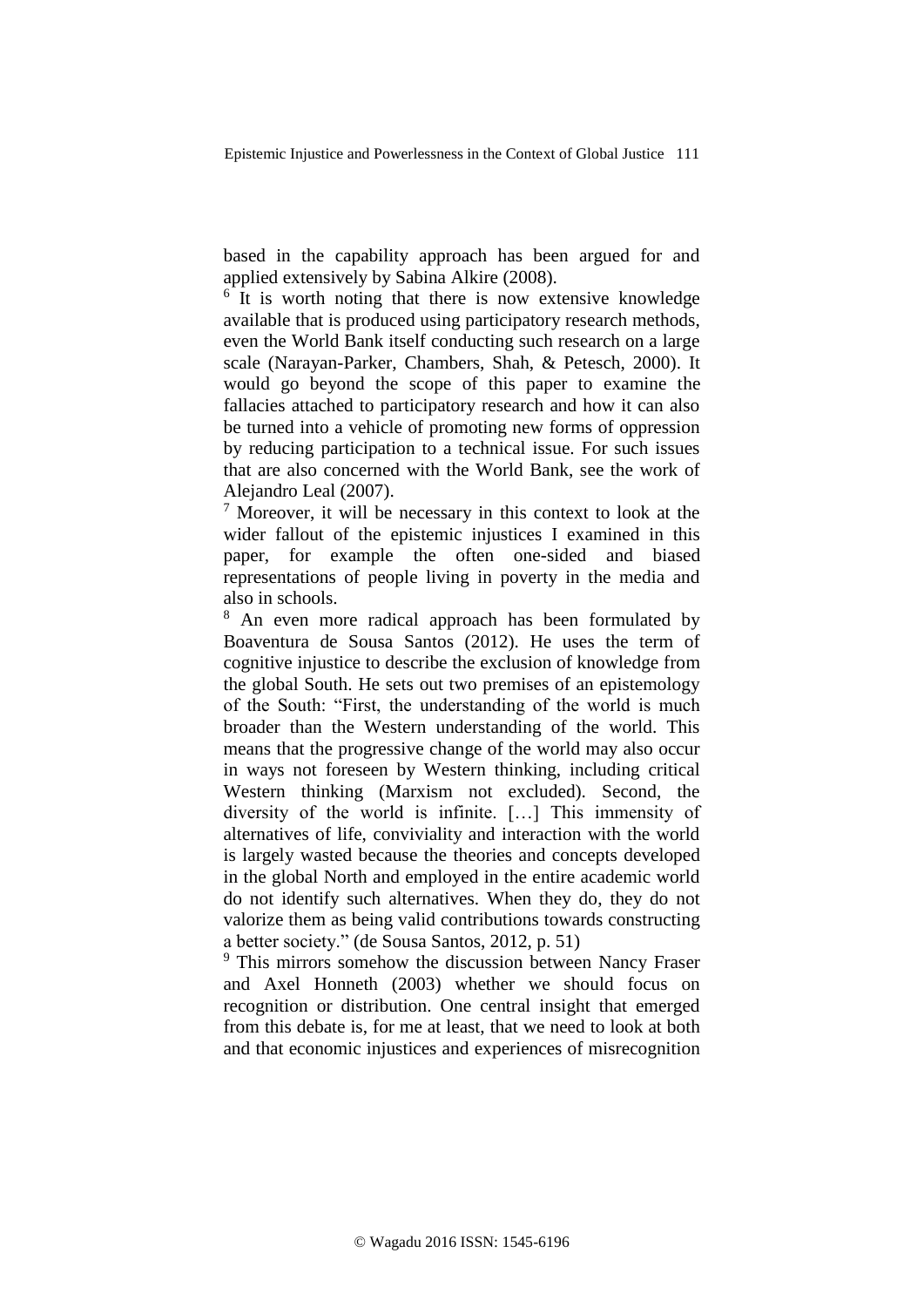are often interwoven and go hand in hand. See for that point also Fraser (2008).

 $10$  There is now a strand of philosophers arguing for what they call relational or social equality. They presuppose that to have an equal standing and not feel of less worth is really important for realizing justice (Fourie, Schuppert, & Wallimann-Helmer, 2015). Demanding epistemic justice for people living in poverty implies this. Conversely, giving people in poverty just enough resources so that they are no longer poor, might even further cement their status as inferior.

## **References**

- Addison, T., Hulme, D., & Kanbur, R. (Eds.). (2009). *Poverty dynamics: Interdisciplinary perspectives* (1st ed.). Oxford / New York, NY: Oxford University Press.
- Alejandro Leal, P. (2007). Participation: The ascendancy of a buzzword in the neo-liberal era. *Development in Practice*, *17*(4-5), 539-548. http://doi.org/10.1080/09614520701469518
- Alexander, J. C., Smith, P., Norton, M., & Brooks, P. (Eds.). (2011). *Interpreting Clifford Geertz: Cultural investigation in the social sciences* (1st ed.). New York, NY: Palgrave Macmillan.
- Alkire, S. (2008). Choosing domains: The capability approach and multidimensional poverty. In N. Kakwani & J. Silber (Eds.), *The many dimensions of poverty* (1st ed., pp. 89-119). Basingstoke / New York, NY: Palgrave Macmillan.
- Bennett, F., & Roberts, M. (2004). *From input to influence. Participartory approaches to research and inquiry into poverty* (1st ed.). York: Joseph Rowntree Foundation. Retrieved from:

http://www.jrf.org.uk/sites/files/jrf/1859351786.pdf

- Brock, G. (2009). *Global justice: A cosmopolitan account* (1st ed.). Oxford / New York, NY: Oxford University Press.
- Chambers, R. (2008). Participation, pluralism and perceptions of poverty. In N. Kakwani & J. Silber (Eds.), *The many*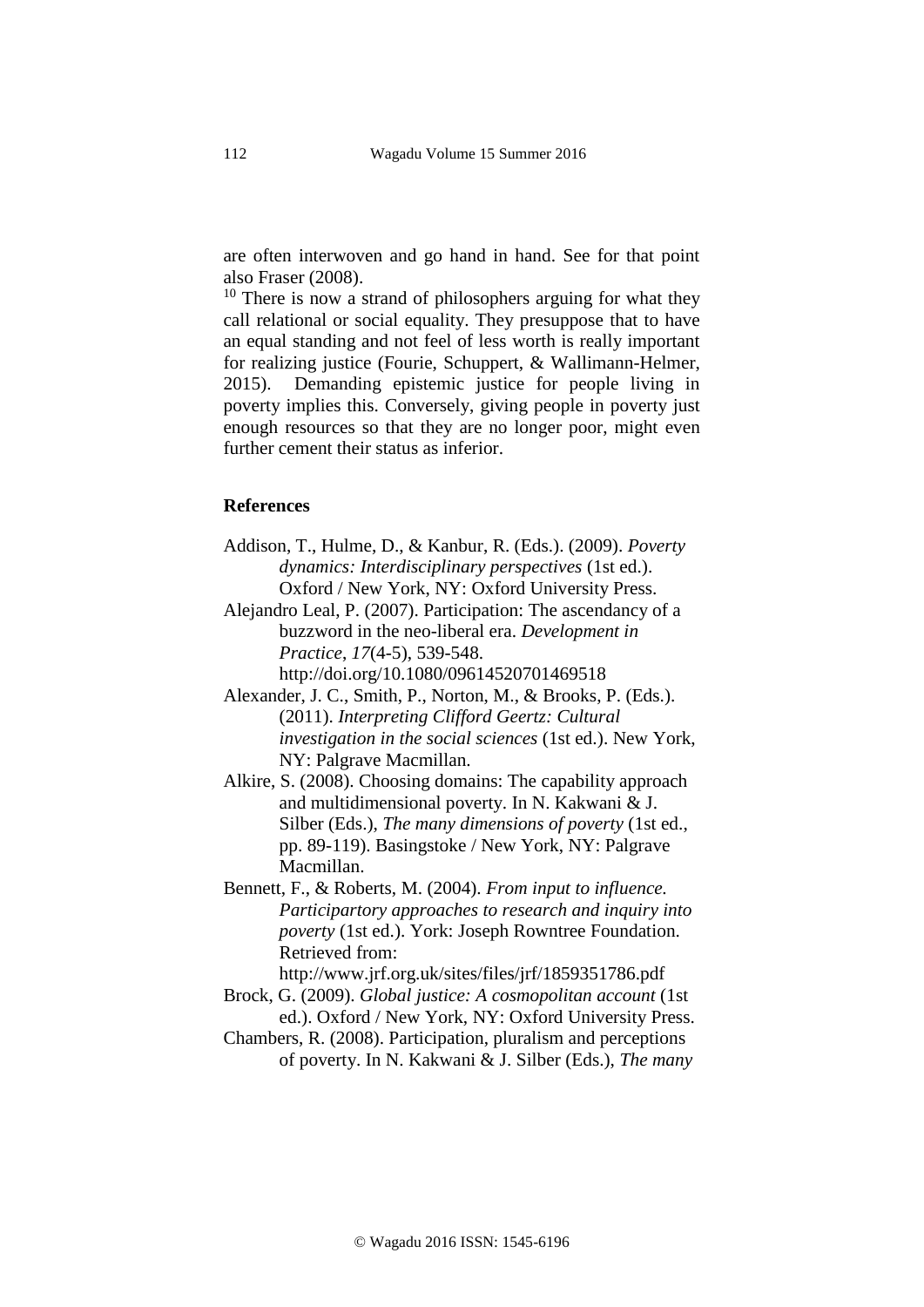*dimensions of poverty* (1st ed., pp. 140-164). Basingstoke / New York, NY: Palgrave Macmillan.

- de Sousa Santos, B. (2012). Public sphere and epistemologies of the South. *Africa Development*, *XXXVII*(1), 43-67.
- Deveaux, M. (2015). The global poor as agents of justice. *Journal of Moral Philosophy*, *12*(2), 125-150.

Drydyk, J. (2013). Empowerment, agency, and power. *Journal of Global Ethics*, *9*(3), 249-262. http://doi.org/10.1080/17449626.2013.818374

- Fourie, C., Schuppert, F., & Wallimann-Helmer, I. (Eds.). (2015). *Social equality: On what it means to be equals* (1st ed.). Oxford / New York, NY: Oxford University Press.
- Fraser, N., & Honneth, A. (2003). *Redistribution or recognition? A political-philosophical exchange* (1st ed.). London / New York, NY: Verso.
- Fraser, N. (2008). *Adding insult to injury: Nancy Fraser debates her critics*, edited by K. Olson (1st ed.). London: Verso.
- Fricker, M. (2007). *Epistemic injustice: Power and the ethics of knowing* (1st ed.). Oxford / New York, NY: Oxford University Press.
- Geertz, C. (1973). Thick description: Toward an interpretive theory of culture. In C. Geertz, *The interpretation of cultures: Selected essays* (1st ed., pp. 3-30). New York, NY: Basic Books.
- Graness, A. (2015). Is the debate on "global justice" a global one? Some considerations in view of modern philosophy in Africa. *Journal of Global Ethics*, *11*(1), 126-140.

http://doi.org/10.1080/17449626.2015.1010014

- Hulme, D. (2004). Thinking "small" and the understanding of poverty: Maymana and Mofizul's story. *Journal of Human Development*, *5*(2), 161-176. http://doi.org/10.1080/1464988042000225104
- Jo, Y. N. (2013). Psycho-social dimensions of poverty: When poverty becomes shameful. *Critical Social Policy*, *33*(3), 514-531. http://doi.org/10.1177/0261018313479008